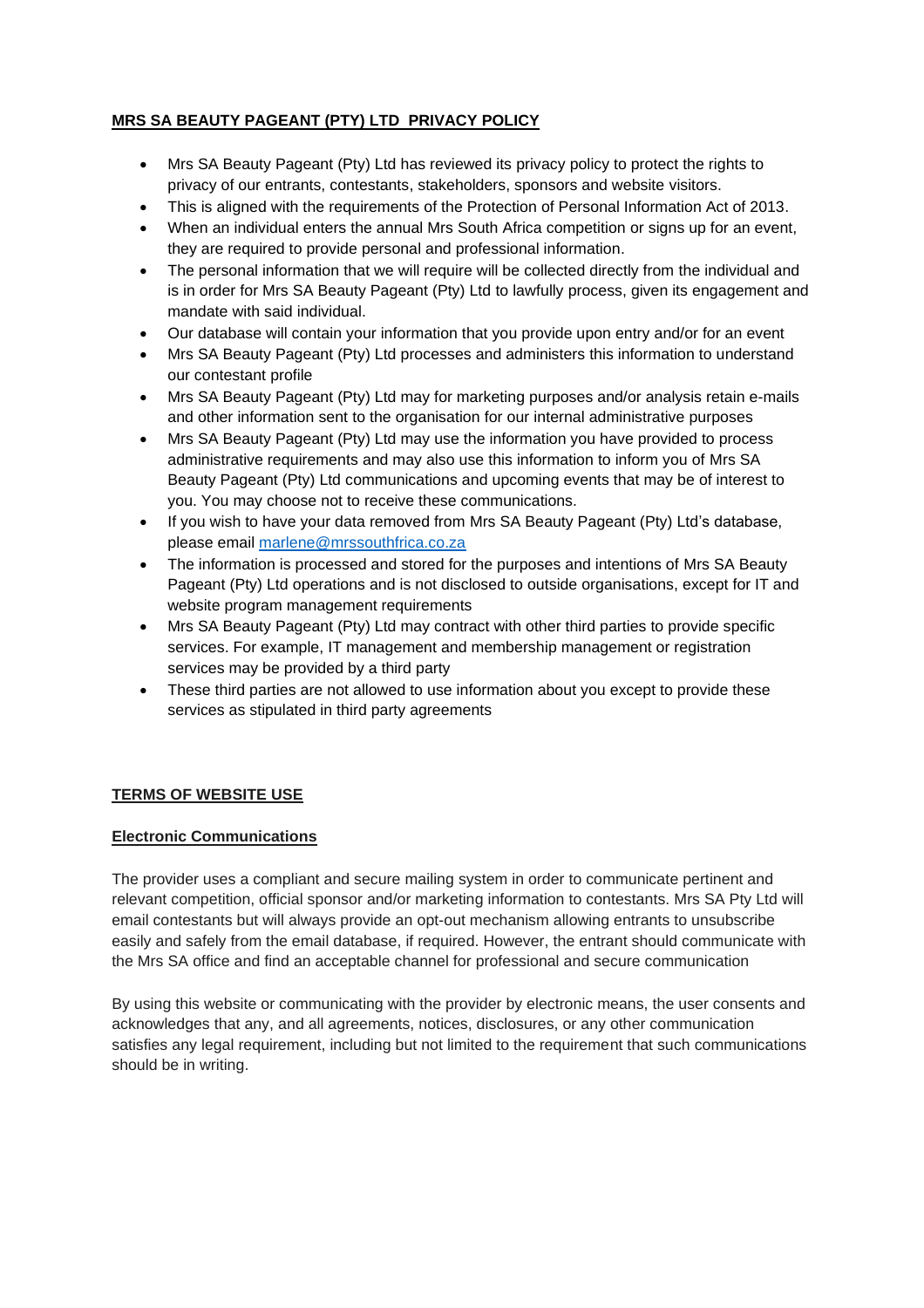## **Privacy**

The website mrssouthafrica.co.za may provide access, at its discretion, to any data stored on its systems in the interest of the party providing the personal information. Documents such as ID's, marriage certificates, drivers licences, passports etc are collected during the competition process, for purposes of verifying eligibility to enter, as well as for prize and travel purposes

The confidential personal information required for executing the competition processes is stored on a secure platform, namely the user's personal, contact and address information. Delivery address and telephone numbers will be kept in the strictest confidence by the provider and not sold or made known to anonymous third parties, without consent

Only the necessary information, that is the delivery address and contact phone number will be made known to third parties delivering any pageant related items or products, where courier services may be required, or in order to promote the user in the realm of professional interest. The provider will supply all goods to the delivery company in good order. The Provider will not be held liable for the condition of goods arriving at the user's chosen delivery address.

Banking or credit card details are not collected or stored by the provider under any circumstances.

The provider cannot be held responsible for security breaches occurring on the user's electronic device (personal computer or other electronic device used to browse the website), which may result due to the lack of adequate virus protection software or spyware that the user may inadvertently have installed on his/her device.

## **Online Payments**

Any payments retrieved on our website are processed by third-party authorised financial service providers like PayFast. More information about how they process and store information can be viewed on their websites respectively: [www.payfast.co.za](http://www.payfast.co.za/)

The appropriate processors identity and contact information is provided on our system prior to transaction and on your receipt from them when payment is made. The appropriate terms and conditions for your chosen payment method can be found on the website of that payment processor. Payment via our website deems acceptance of their terms and conditions.

## **Merchant Outlet country and Transaction Currency**

The merchant outlet country at the time of presenting payment options to the cardholder is South Africa. Transaction currency is South African Rand (ZAR)

## **Cookies**

A Cookie file is, according to Wikipedia, a small piece of data sent from a website and stored in a user's web browser while a user is browsing a website. When the user browses the same website in the future, the data stored in the cookie can be retrieved by the website to notify the website of the user's previous activity. Cookies were designed to be a reliable mechanism for websites to remember the state of the website or activity the user had taken in the past. This can include clicking particular buttons, logging in, or a record of which pages were visited by the user even months or years ago. More information on that topic can be find on Wikipedia.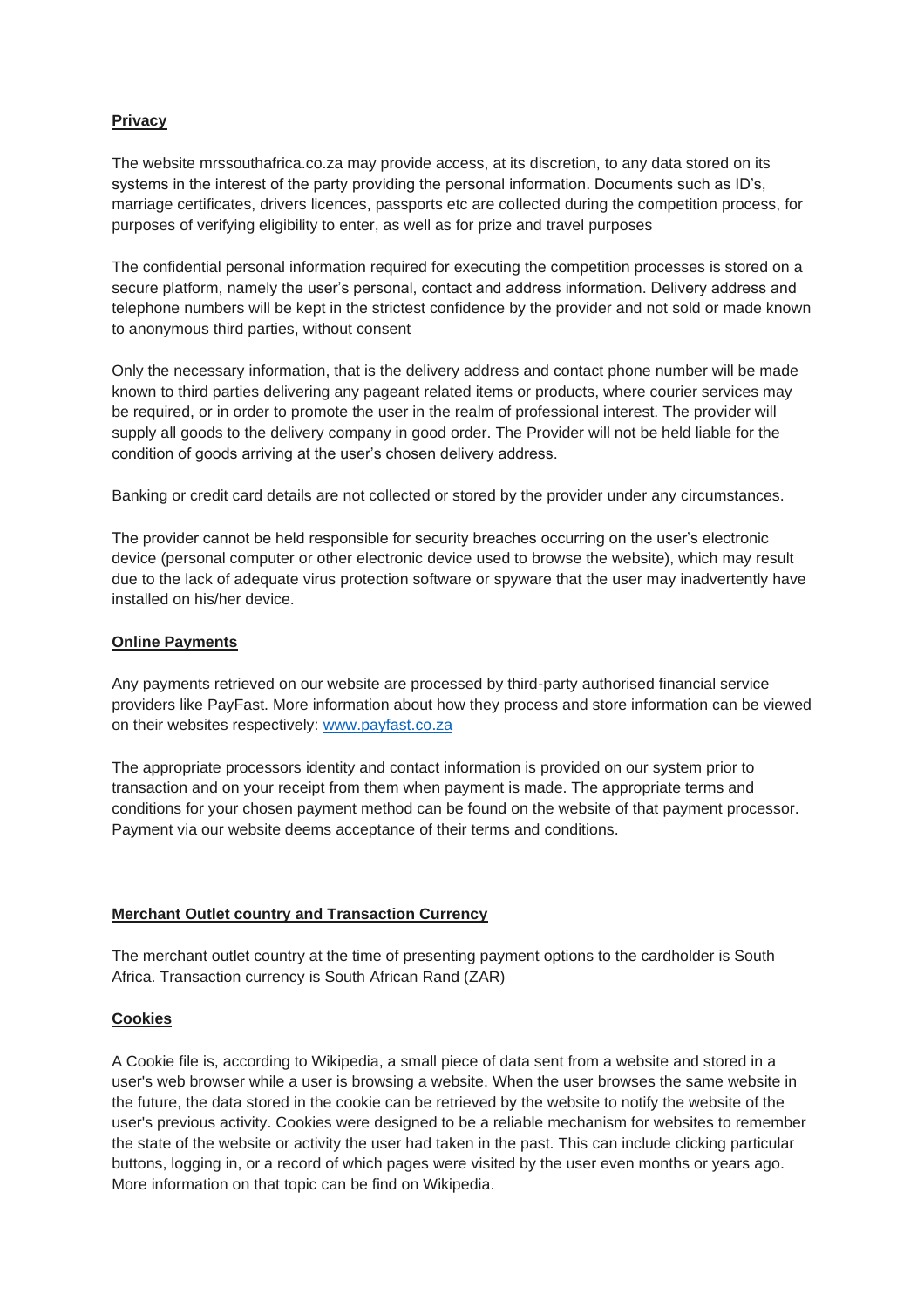#### Purposes of storage and gaining access to cookies:

 *Website personalisation (for example: saving font size, sight challenged version of website or template version)*

 *Saving data or user's decisions (for example: no need to enter login and password on every website, remembering login during the next visit, keeping information on products added to cart)*

 *Social websites integration (for example: displaying your friends, fans or post publishing on Facebook or Google+ directly from the website), adjusting adverts that are display on the website, creating website's statistics and flow statistics between different websites.*

Due to vast number of technological solutions, it is not possible to publish clear guidelines how to set the conditions of storage and gaining access to cookies using settings of all available devices and software installed on them. However, in most cases, select "Tools" or "Settings" and there find the section that corresponds to the configuration settings for cookies or for the management of privacy. Detailed information is usually provided by the manufacturer of the device or browser in a manual or on their website.

## **Limitation of Liability**

The Website and all Content on the Website, including any current or future offer of services, are provided on an "as is" basis, and may include inaccuracies or typographical errors. The owners make no warranty or representation as to the availability, accuracy or completeness of the content. Neither provider nor any holding company, affiliate or subsidiary of provider, shall be held responsible for any direct or indirect special, consequential or other damage of any kind whatsoever suffered or incurred, related to the use of, or the inability to access or use the content or the website or any functionality thereof, or of any linked website, even if provider is expressly advised thereof.

#### **Privacy: Casual Surfing**

The User may visit the Website without providing any personal information. The Website servers will in such instances collect the IP address of the User computer, but not the email address or any other distinguishing information. This information is aggregated to measure the number of visits, average time spent at the Website, pages viewed, etc. Provider uses this information to determine use of the Website, and to improve Content thereon. Provider assumes no obligation to protect this information, and may copy, distribute or otherwise use such information without limitation.

#### **Choice of Law**

This Website is controlled, operated and administered by the provider from its offices, within the Republic of South Africa. Access to the Website from territories or countries where the content or purchase of the products sold on the website is illegal, is prohibited. The user may not use this website in violation of South African export laws and regulations. If the user accesses this website from locations outside of South Africa, that user is responsible for compliance with all local laws. These terms and conditions shall be governed by the laws of the Republic of South Africa, and the User consents to the jurisdiction of the Witwatersrand High Court in the event of any dispute. If any of the provisions of these terms and conditions are found by a court of competent jurisdiction to be invalid or unenforceable, that provision shall be enforced to the maximum extent permissible so as to give effect to the intent of these terms and conditions, and the remainder of these terms and conditions shall continue in full force and effect. These terms and conditions constitute the entire agreement between the provider and the user regarding the use of the content and this website.